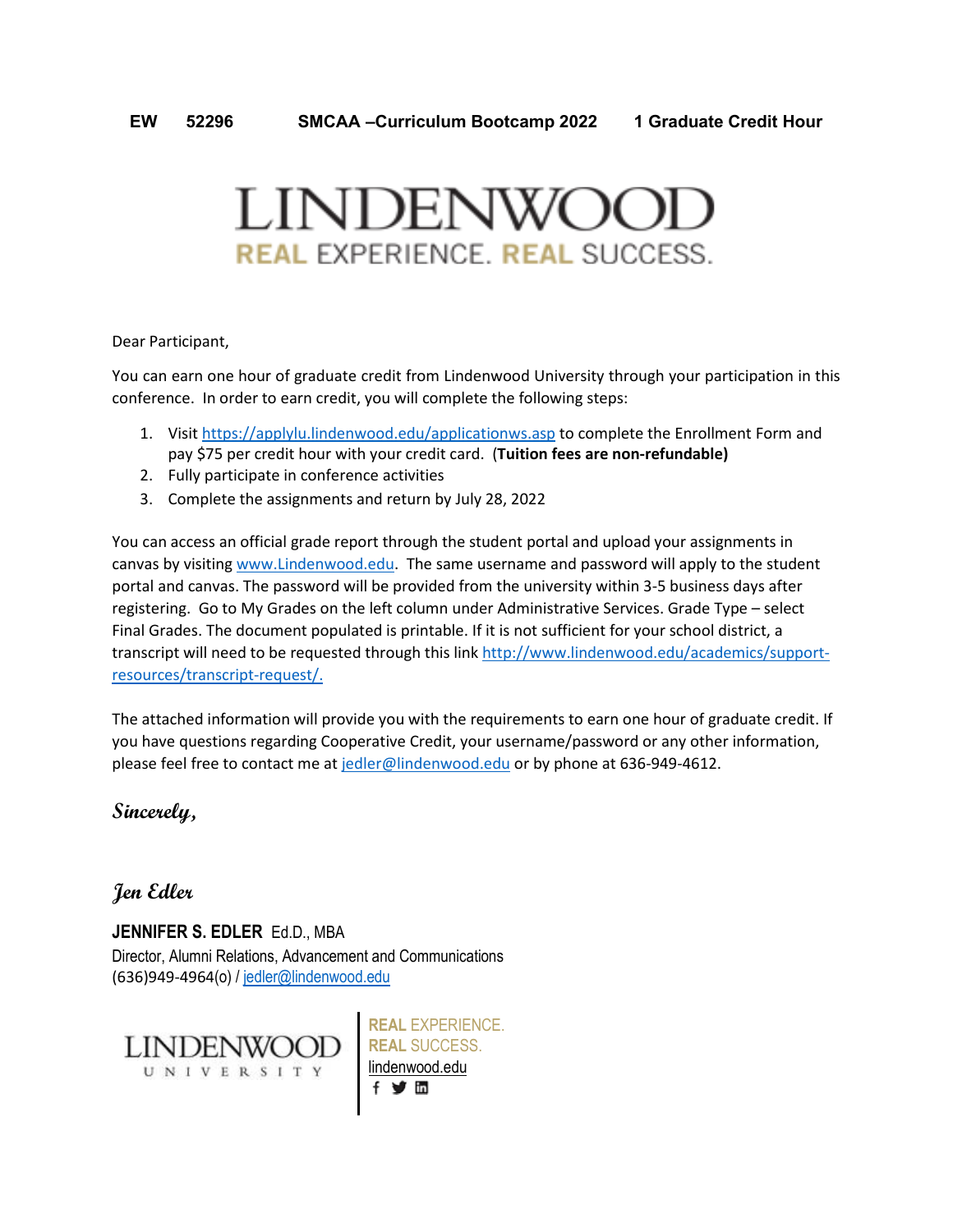# **EW 52296 SMCAA – Curriculum Bootcamp**

# **Schedule of Events**

# **Monday, June 27**

| $7:30 - 8:15$ | <b>Registration &amp; Breakfast</b>                |
|---------------|----------------------------------------------------|
| $8:15 - 8:30$ | <b>Welcome/Announcements</b>                       |
| $8:30 - 9:00$ | <b>Overview of the Bootcamp Strands-SMCAA Team</b> |

**Presenters:** Roblyn Melton and Dr. Janie Pyle SMCAA team During this session we will explain the three-strand format for the Bootcamp and the presenters for each strand.

#### **9:15 – 12:00 All Strands Session A**

#### **Strand 1: Level 1 Building from the Beginning-Dr Janie Pyle**

Essentials of Curriculum Development-a viable curriculum document needs specific components, and it is important to have common district working definitions for each component. We will share the necessary components and develop definitions and examples to use with all curriculum writers and users.

#### **Strand 2: Level 2-Enhancing the Curriculum-Roblyn Melton**

Developing an effective assessment plan for units-Every viable, credible curriculum has to include effective, aligned assessments. We will discuss and practice this process, as well as examine examples of effective assessments and the auditing process.

#### **Strand 3: Focus on Science-Kristen McKinney**

Explaining the Science Standards-The Science MLS are much different from the previous GLEs. We will look at how these standards are designed and how the standards impact teaching science today.

## **12:00 – 12: 45 Lunch**

## **1:00 – 3:00 All Strands Session B**

#### **Strand 1: Level 1 Building from the Beginning-Dr Janie Pyle**

Steps to building a quality curriculum-We will share a process for developing curriculum to meet state and/or national standards.

#### **Strand 2: Level 2-Enhancing the Curriculum-Roblyn Melton**

Part 1: Building with success in mind-Enhancing your curriculum to include ACT College and Career Readiness Standards is a great way to ensure improving student achievement and relevance. This session will address this concept and will be conducted by Sherry Reed from ACT. Part 2: Examining resources and teaching activities-Developing and following a process to identify research-based resources and activities is key to having an equitable curriculum. We will examine a process and work through some examples to help develop a process for your district.

## **Strand 3: Focus on Science-Kristen McKinney**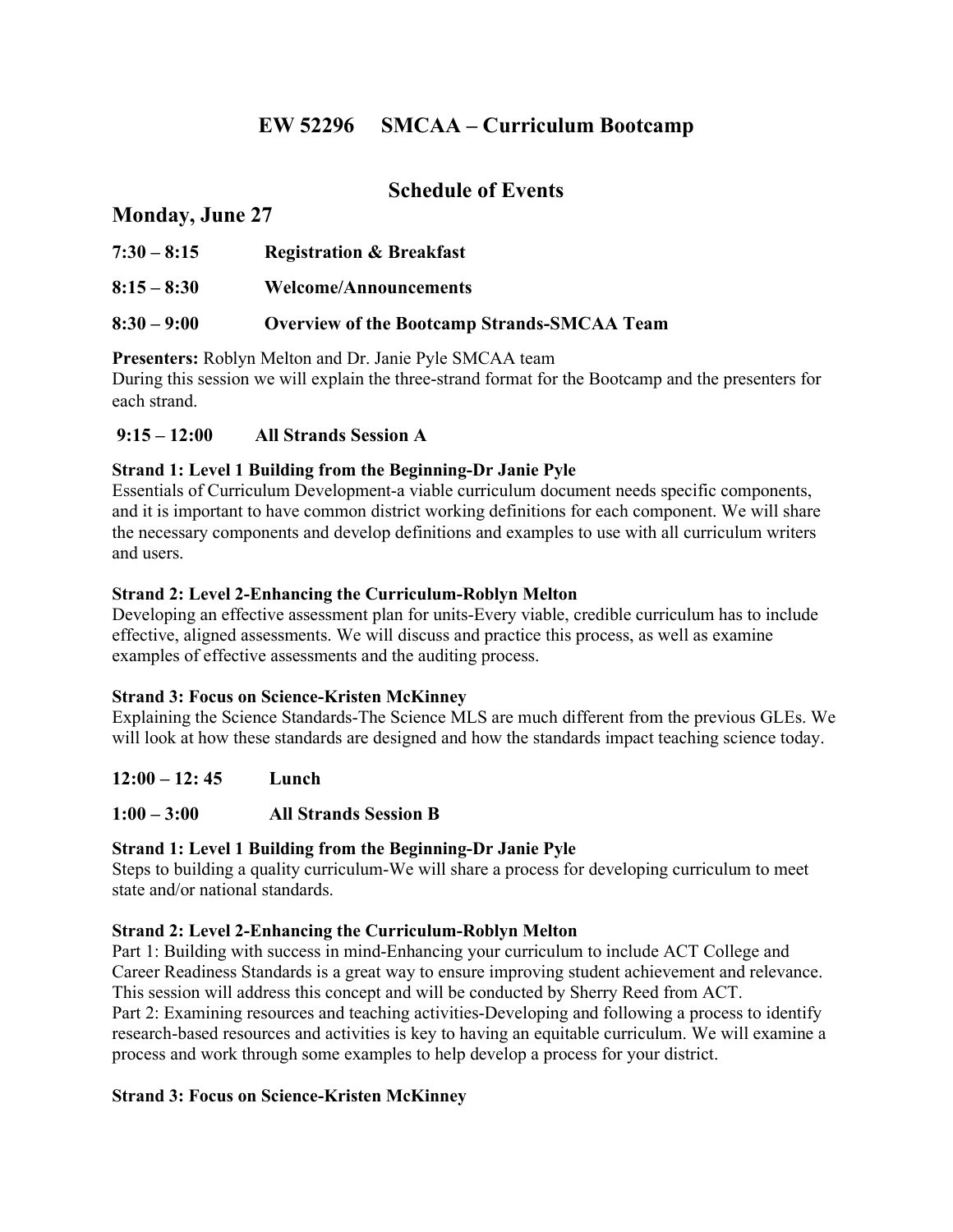Building a Curriculum with science standards-Designing science curriculum requires determining how the standards will fit into units, what will drive the unit and how to determine the components needed for the unit to be successful. We will examine

#### **3:00 - 3:15 Break**

# **3:15 – 4:00 Questions and Update on Competency Based Learning**

**Presenter**: Dr. Janie Pyle and Roblyn Melton, SMCAA

We will conclude Day One with an opportunity to answer any questions or clarify any curriculum issues that came up during the day's work. We will also discuss the Competency Based Learning Task Force Work.

## **Tuesday, June 28**

| $7:30 - 8:15$ | <b>Breakfast</b> |
|---------------|------------------|
|               |                  |

 **8:30 – 9:45 All Strands: Session C** 

#### **Work the Plan: Beyond the Bootcamp**

Each strand will continue the work by focusing on the vision for your curriculum as well as the proven processes for reaching those visions. Time will be provided so your district representatives can begin the planning process and discuss next steps.

**Presenters**: Dr. Janie Pyle, Kristen McKinney and Roblyn Melton, SMCAA

| $9:45 - 10:00$  | <b>Break</b>                                 |
|-----------------|----------------------------------------------|
| 10:00-11:00     | <b>All Strands: Planning your next steps</b> |
| $11:00 - 11:30$ | Group $Q \& A$                               |
| $11:00 - 11:30$ | Administrators Q & A                         |

| <b>Assignments</b>                                                                                                                                                                                                                                         | <b>Assignment Hours</b> |
|------------------------------------------------------------------------------------------------------------------------------------------------------------------------------------------------------------------------------------------------------------|-------------------------|
| Verify attendance at the conference (minimum of 6 hours)                                                                                                                                                                                                   | 6 hours                 |
| <b>Assignment 1:</b> After attending the workshop write a three page reflection<br>paper which includes reference to how you plan to apply the key strategies to<br>your work and your school or classroom.                                                | 2 hours                 |
| <b>Assignment 2:</b> Discuss how changes you plan to make will likely impact you<br>and your students' achievement in your classroom or building. How will you<br>evaluate the impact on students and use and share the data for continuous<br>improvement | 3 hours                 |